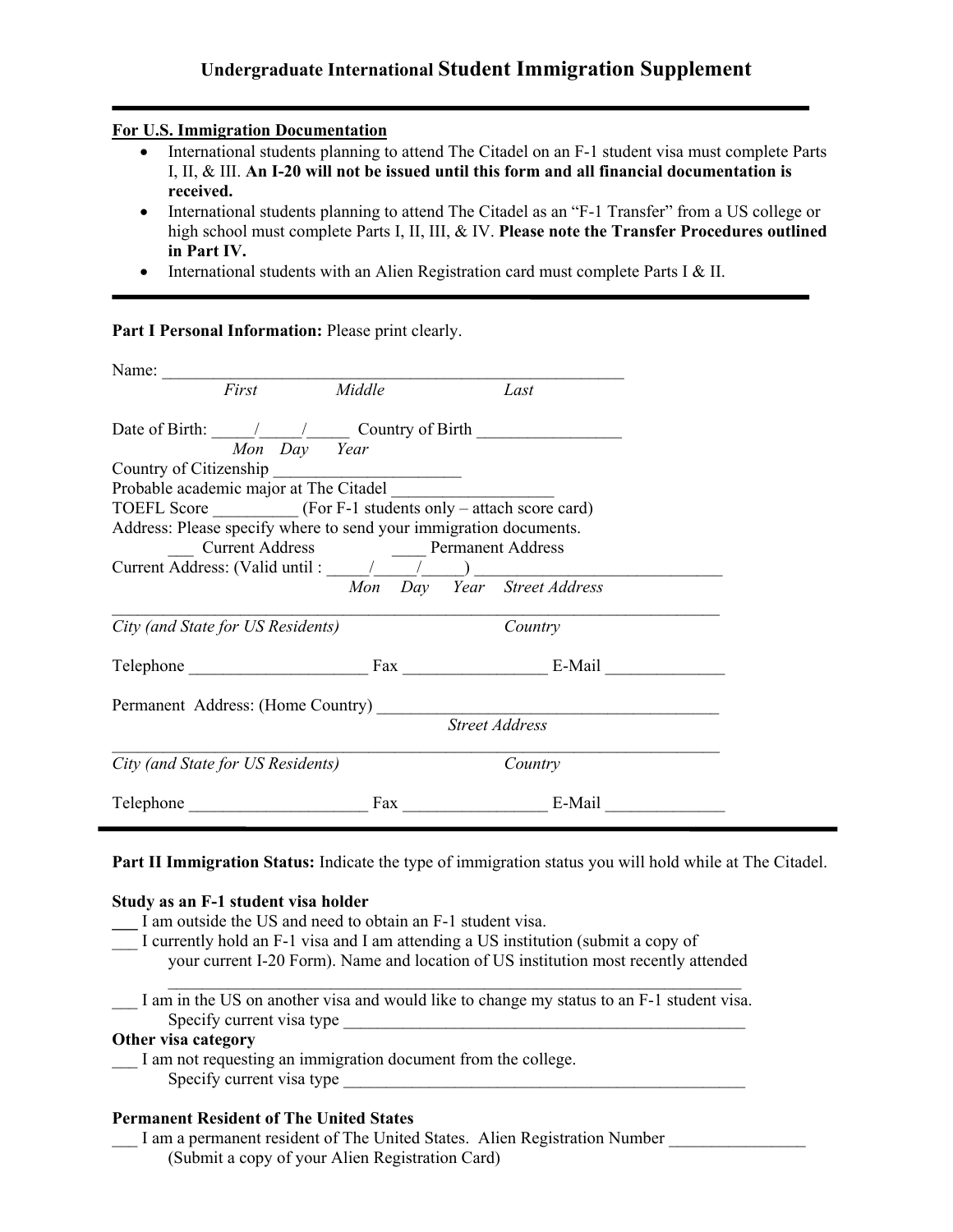### **Part III Financial Statement**

**INSTRUCTIONS:** Complete all sections below in FULL. **Failure to complete all sections will result in the form being returned to you and your admission will be delayed.**

**IMPORTANT:** International students must present satisfactory evidence of adequate funds available to meet financial obligations at The Citadel. **An I-20 Form necessary for obtaining a student visa will not be issued until this form is received. Faxed copies will not be accepted.**

| Full Name<br><b>Family Name</b>                                                                                                                                                                                                                                                                                                                                                                                        |                                  | First name                                      |  |  |
|------------------------------------------------------------------------------------------------------------------------------------------------------------------------------------------------------------------------------------------------------------------------------------------------------------------------------------------------------------------------------------------------------------------------|----------------------------------|-------------------------------------------------|--|--|
|                                                                                                                                                                                                                                                                                                                                                                                                                        |                                  |                                                 |  |  |
| <b>Section A: Financial Certification:</b><br>Source of Financial Support to meet US Requirement (In US Dollars)                                                                                                                                                                                                                                                                                                       |                                  |                                                 |  |  |
| Personal Funds                                                                                                                                                                                                                                                                                                                                                                                                         | $\overline{\text{USS}}$          |                                                 |  |  |
| Funds from Parents, Relatives                                                                                                                                                                                                                                                                                                                                                                                          | $\overline{\text{uss} \text{ }}$ |                                                 |  |  |
| Government Funding or Scholarship<br>Citadel Scholarship (academic, athletic) US\$                                                                                                                                                                                                                                                                                                                                     |                                  |                                                 |  |  |
|                                                                                                                                                                                                                                                                                                                                                                                                                        |                                  |                                                 |  |  |
| Private Sponsor or Organization                                                                                                                                                                                                                                                                                                                                                                                        | $\overline{\text{USS}}$          |                                                 |  |  |
| <b>TOTAL:</b>                                                                                                                                                                                                                                                                                                                                                                                                          | US\$                             |                                                 |  |  |
| 1. Financial Certification: Please attach all necessary letters to this form.                                                                                                                                                                                                                                                                                                                                          |                                  |                                                 |  |  |
| Personal funds, funds from Parents, Relatives, or Private Sponsor/Organization must be documented<br>$\bullet$<br>by the Official Bank Certification (#2 of this form) and a current bank statement (less than 6 months<br>old) certifying the specific amount in US dollars.<br>Government or Citadel scholarships must be documented by Official Award Letters (with any<br>$\bullet$<br>conditions or limitations). |                                  |                                                 |  |  |
| Name of Sponsor (sponsor can be parent, relative, private organization or government)                                                                                                                                                                                                                                                                                                                                  |                                  |                                                 |  |  |
|                                                                                                                                                                                                                                                                                                                                                                                                                        |                                  |                                                 |  |  |
|                                                                                                                                                                                                                                                                                                                                                                                                                        |                                  |                                                 |  |  |
| <b>Sponsor's Guarantee:</b>                                                                                                                                                                                                                                                                                                                                                                                            |                                  |                                                 |  |  |
|                                                                                                                                                                                                                                                                                                                                                                                                                        |                                  |                                                 |  |  |
| the above named student for the first academic year at The Citadel.                                                                                                                                                                                                                                                                                                                                                    |                                  |                                                 |  |  |
| Sponsor Signature                                                                                                                                                                                                                                                                                                                                                                                                      | <b>Date</b> and <b>Date</b>      |                                                 |  |  |
| 2. Official Bank Verification: Must be documented by a current bank statement (less than 6 months<br>old) certifying the specific amount in US dollars. All financial statements must be dated within the<br>past 6 months in order to be considered valid.<br>This to certify that                                                                                                                                    |                                  | is financially capable of meeting the financial |  |  |
| <b>Your name or Sponsor's Name</b>                                                                                                                                                                                                                                                                                                                                                                                     |                                  |                                                 |  |  |
| commitment required for the first academic year at The Citadel.                                                                                                                                                                                                                                                                                                                                                        |                                  | <b>REQUIRED OFFICIAL BANK</b>                   |  |  |
| Official Name of Bank                                                                                                                                                                                                                                                                                                                                                                                                  |                                  | <b>STAMP OR SEAL</b>                            |  |  |
|                                                                                                                                                                                                                                                                                                                                                                                                                        |                                  |                                                 |  |  |
| <b>Signature of Bank Official</b>                                                                                                                                                                                                                                                                                                                                                                                      | Date                             |                                                 |  |  |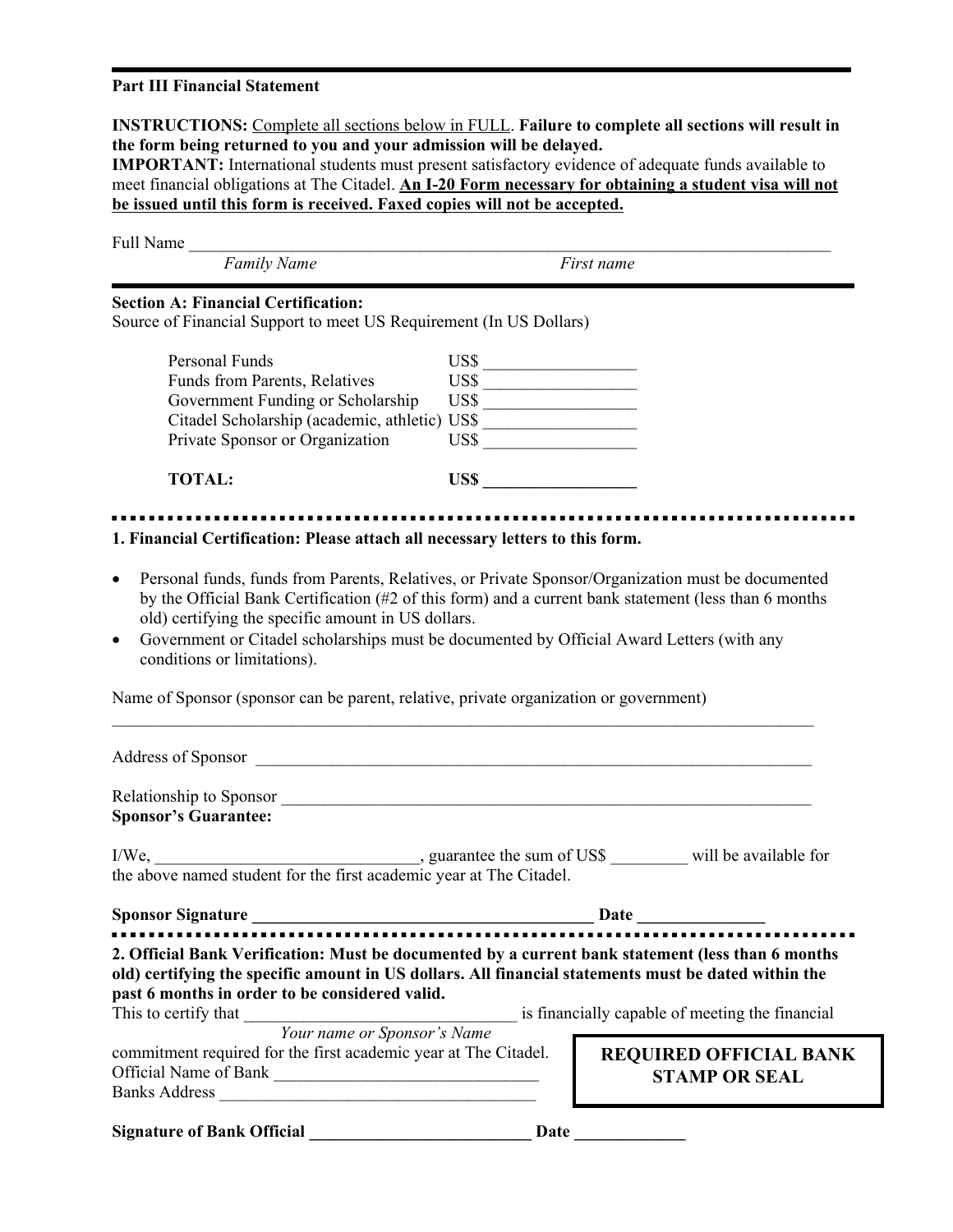## **Part IV International Student Transfer I-20 Form**

# **To: International "F-1 Transfer" Student**

# **Please sign the release of information section of this form and give it to your international student adviser at the school you now attend or most recently attended.**

I grant permission for the information requested below to be released to The Citadel.

| <b>Student's Signature</b> | Date |
|----------------------------|------|

# **To: Immigration and Customs Enforcement Designated School Official**

**The above mentioned student has qualified academically for admission to The Citadel. In compliance with Immigration and Customs Enforcement regulations, we request confirmation of his/her status at your institution before approving transfer to this institution.** In addition, we request a copy of the student's I-20 and/or other important documentation for our files. **Please return to: Mr. Robert Pickering , Office of International Studies and Multicultural Affairs, The Citadel, 171 Moultrie Street, Charleston, SC 29409, telephone 843.953.5096.**

# **1. Current Immigration Status:**

| I-20 Completion Date:<br><b>Admissions Number</b>                                                   |
|-----------------------------------------------------------------------------------------------------|
| I-94 Expiration Date:                                                                               |
| The student is in good standing and is/has been pursuing a full course of study.                    |
| The student is out of status and a reinstatement to student status was filed on<br>and is           |
| pending (please enclose copies of documents filed with Immigration and Customs Enforcement).        |
| The student is out of status, and we will advise him/her to apply for reinstatement upon receipt of |
| a new I-20 from The Citadel.                                                                        |
| Other:                                                                                              |

### 2. Date of last attendance at your institution:

**3. Please indicate the type and dates of any practical training in which the student has participated.** 

| Curricular                         | Optional |       |  |
|------------------------------------|----------|-------|--|
| Name of Institution                | Address  | Phone |  |
| Name of Designated School Official |          | Title |  |
| Signature                          |          | Date  |  |